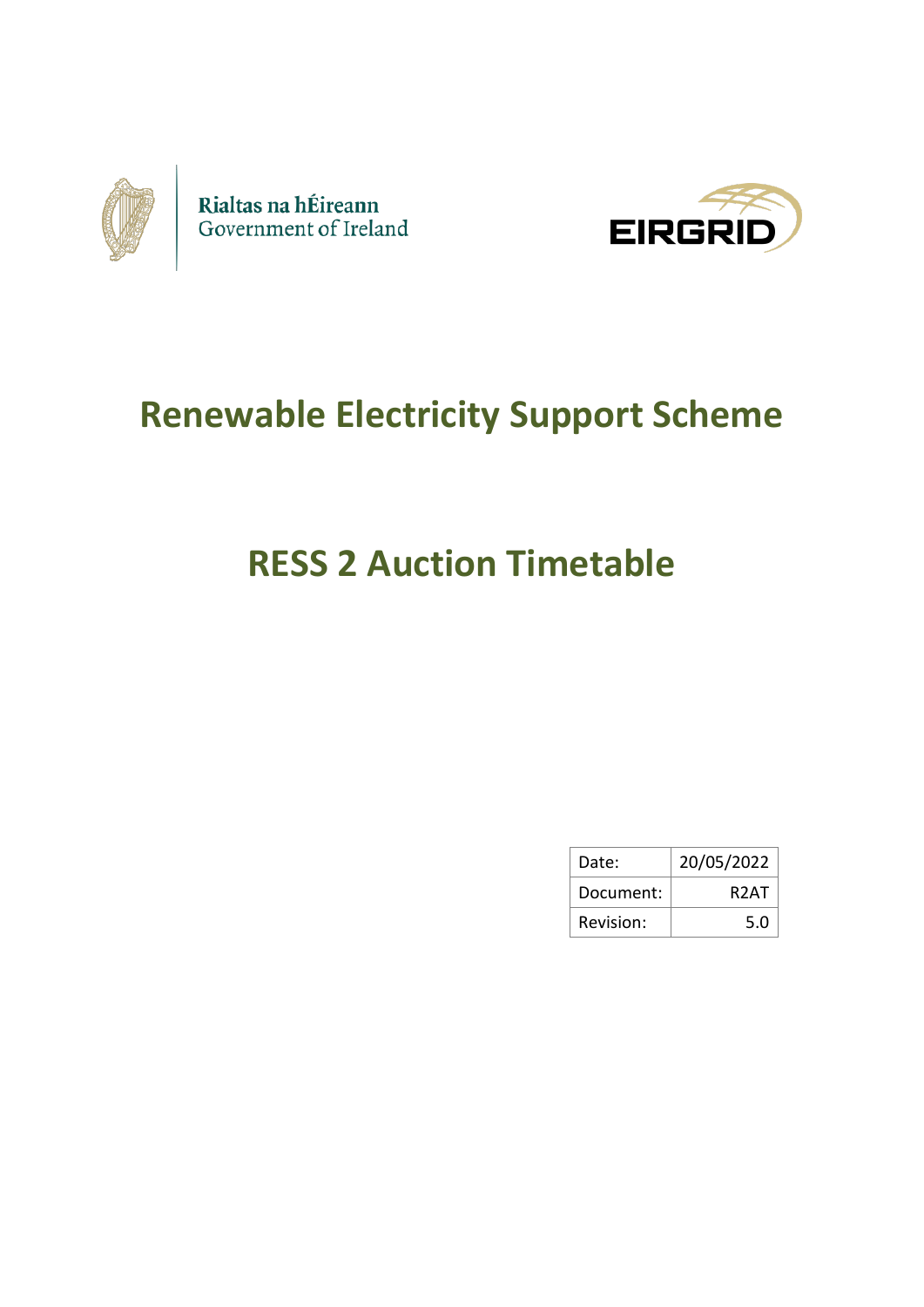## **1. Version History**

| <b>Version</b> | Update                                                                          | <b>Date</b> |
|----------------|---------------------------------------------------------------------------------|-------------|
| 1.0            | Approved RESS 2 Auction Timetable                                               | 22/06/2021  |
| 2.0            | Updated RESS 2 Auction Timetable in line with Final RESS 2 Terms and Conditions | 28/10/2021  |
| 3.0            | Update to Auction Submission Opening Date from 02/05/2022 to 29/04/2022         | 14/04/2022  |
| 4.0            | Update to Notice of Dissatisfaction by Participants Date to 19/05/2022          | 25/04/2022  |
| 5.0            | Update to Provisional Auction Results Date and subsequent dates                 | 20/05/2022  |

## **2. RESS 2 Auction Timetable**

The following table sets out dates for the main milestones for the second onshore Renewable Electricity Support Scheme auction (RESS 2).

| Processi             | Event                                            | Date & Time                |
|----------------------|--------------------------------------------------|----------------------------|
| Info                 | <b>Publish RESS 2 Auction Timetable</b>          | Fri 29 October 2021 17:00  |
| <b>Info</b>          | Qualification Information Pack Publication Date  | Tue 23 November 2021 10:00 |
| Qualification        | <b>Qualification Application Opening Date</b>    | Tue 7 December 2021 10:00  |
| Qualification        | <b>Qualification Application Closing Date</b>    | Thu 13 January 2022 17:00  |
| Qualification        | <b>Bid Bond Posting Date</b>                     | Thu 13 January 2022 17:00  |
| Qualification        | <b>Provisional Qualification Decision date</b>   | Fri 4 March 2022 17:00     |
| <b>Qualification</b> | Application for Review Closing Date              | Tue 8 March 2022 17:00     |
| Qualification        | <b>Final Withdrawal Date</b>                     | Tue 22 March 2022 17:00    |
| <b>Qualification</b> | Application for Review Decision Date             | Tue 22 March 2022 17:00    |
| Qualification        | <b>Qualification Decisions Submission Date</b>   | Tue 29 March 2022 17:00    |
| Qualification        | Notice of Dissatisfaction by Participants Date   | Tue 29 March 2022 17:00    |
| Qualification        | <b>Final Qualification Decisions Date</b>        | Thu 14 April 2022 17:00    |
| <b>Auction</b>       | <b>Auction Information Pack Publication Date</b> | Mon 25 April 2022 17:00    |
| <b>Auction</b>       | <b>Auction Submission Opening Date</b>           | Fri 29 April 2022 10:00    |
| <b>Auction</b>       | <b>Auction Submission Deadline Date</b>          | Mon 9 May 2022 12:00       |
| <b>Auction</b>       | <b>Auction Completion Date</b>                   | Tue 10 May 2022 17:00      |
| <b>Auction</b>       | <b>Provisional Auction Results Date</b>          | Fri 20 May 2022 17:00      |
| <b>Auction</b>       | Notice of Dissatisfaction by Participants Date   | Tue 24 May 2022 17:00      |
| <b>Post Auction</b>  | <b>Final Auction Results Date</b>                | Wed 15 June 2022 17:00     |
| <b>Post Auction</b>  | Notice of Award Date                             | Wed 22 June 2022 17:00     |

<sup>&</sup>lt;sup>i</sup> Details of Processes are included in the Qualification and Auction Information Packs